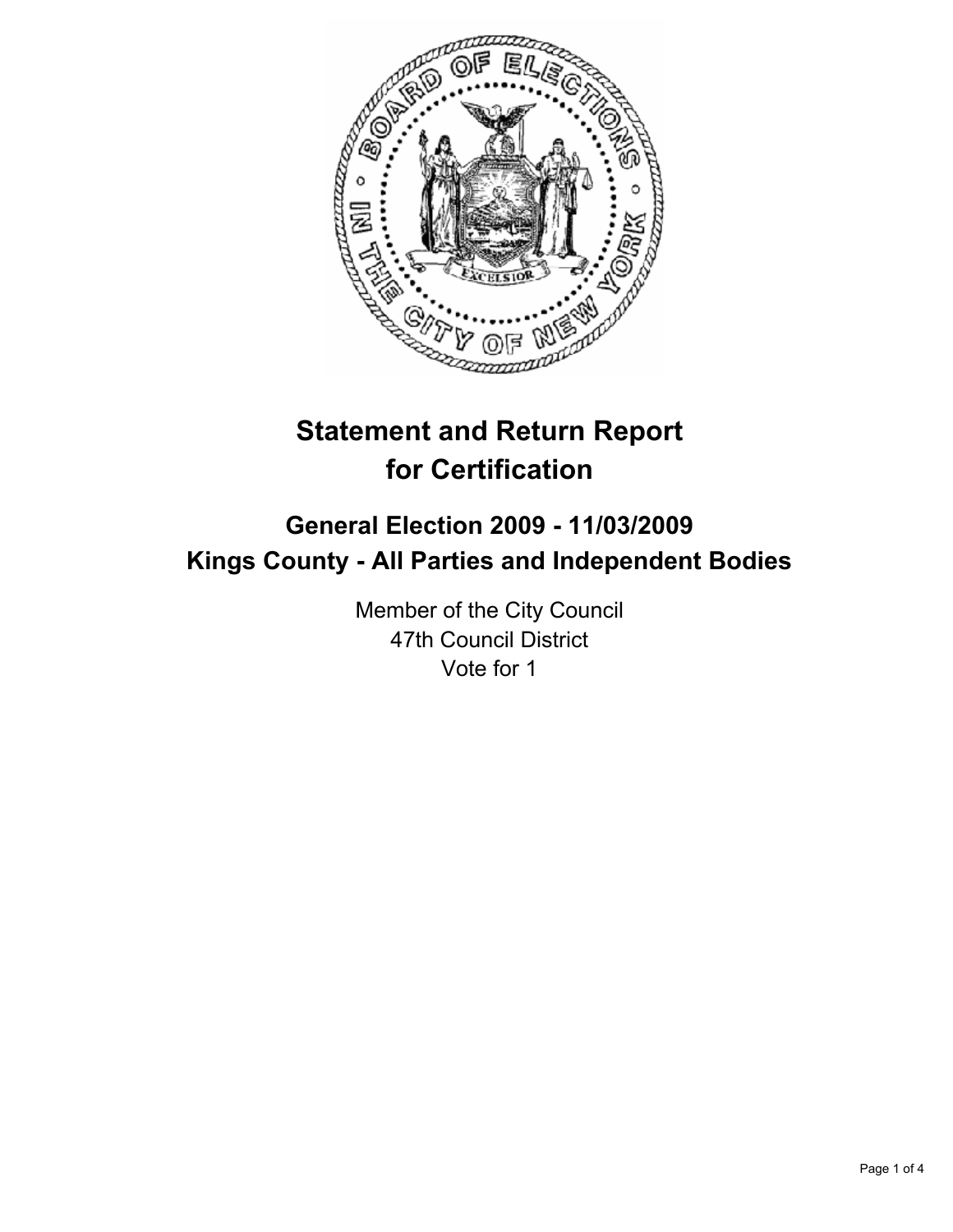

# **Assembly District 45**

| PUBLIC COUNTER                     | 1,690 |
|------------------------------------|-------|
| EMERGENCY                          | 0     |
| ABSENTEE/MILITARY                  | 43    |
| AFFIDAVIT                          | 20    |
| Total Ballots                      | 1,753 |
| DOMENIC M RECCHIA JR. (DEMOCRATIC) | 822   |
| JENNIFER ADORNATO (CONSERVATIVE)   | 125   |
| ELON HARPAZ (WORKING FAMILIES)     | 22    |
| <b>Total Votes</b>                 | 969   |
| Unrecorded                         | 784   |

## **Assembly District 46**

| PUBLIC COUNTER                     | 9,588  |
|------------------------------------|--------|
| <b>EMERGENCY</b>                   | 126    |
| ABSENTEE/MILITARY                  | 280    |
| AFFIDAVIT                          | 109    |
| <b>Total Ballots</b>               | 10,103 |
| DOMENIC M RECCHIA JR. (DEMOCRATIC) | 5,088  |
| JENNIFER ADORNATO (CONSERVATIVE)   | 304    |
| ELON HARPAZ (WORKING FAMILIES)     | 165    |
| <b>Total Votes</b>                 | 5,557  |
| Unrecorded                         | 4.546  |

#### **Assembly District 47**

| <b>PUBLIC COUNTER</b>              | 9,148 |
|------------------------------------|-------|
| <b>EMERGENCY</b>                   | 17    |
| ABSENTEE/MILITARY                  | 257   |
| AFFIDAVIT                          | 87    |
| <b>Total Ballots</b>               | 9,509 |
| DOMENIC M RECCHIA JR. (DEMOCRATIC) | 4,513 |
| JENNIFER ADORNATO (CONSERVATIVE)   | 616   |
| ELON HARPAZ (WORKING FAMILIES)     | 185   |
| ABSTAIN (WRITE-IN)                 |       |
| ALLAN LIPSCHER (WRITE-IN)          |       |
| ELENA RUCCIANO (WRITE-IN)          |       |
| <b>Total Votes</b>                 | 5,317 |
| Unrecorded                         | 4.192 |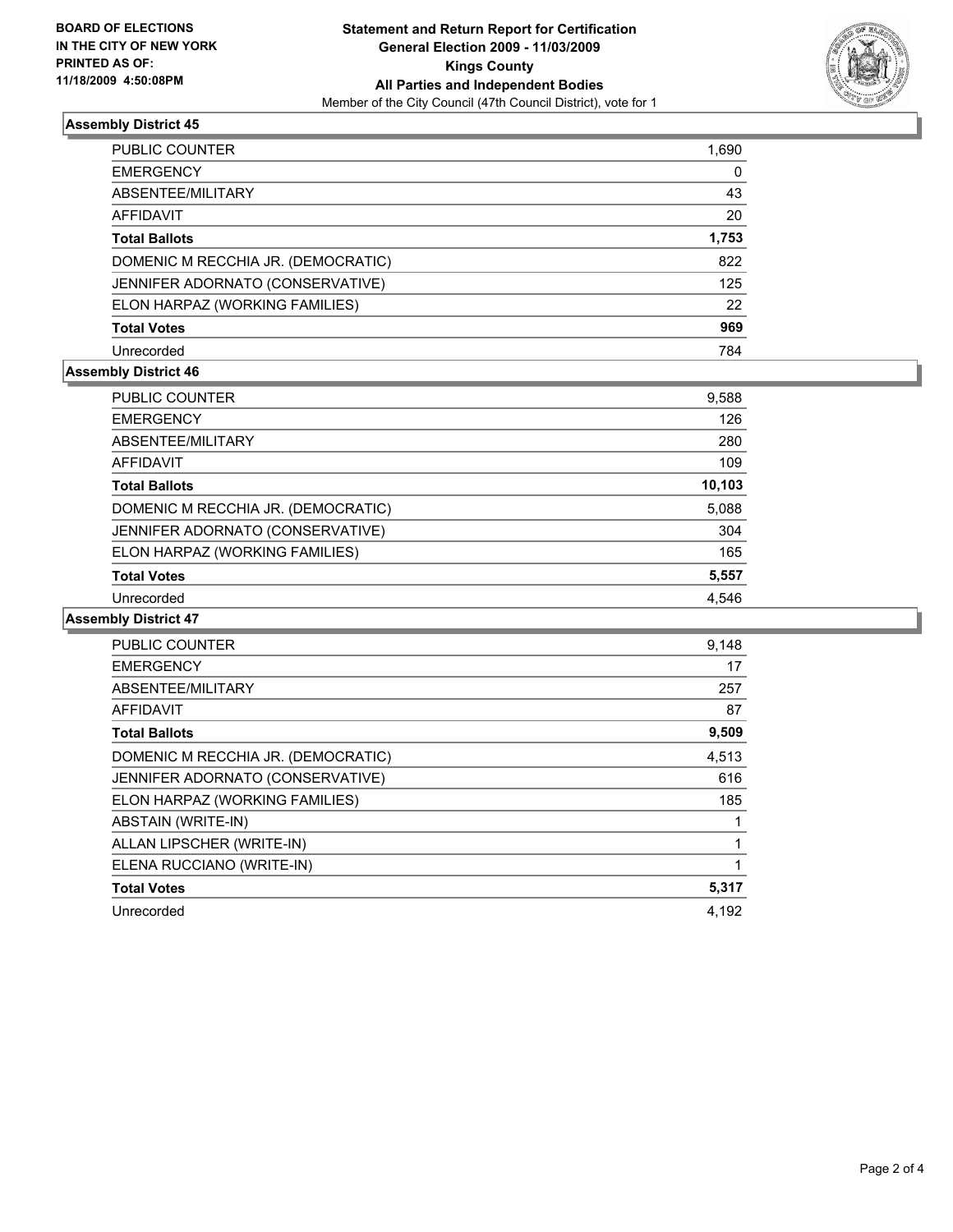

## **Assembly District 49**

| <b>PUBLIC COUNTER</b>              | 495 |
|------------------------------------|-----|
| <b>EMERGENCY</b>                   | 0   |
| ABSENTEE/MILITARY                  | 14  |
| AFFIDAVIT                          | 13  |
| <b>Total Ballots</b>               | 522 |
| DOMENIC M RECCHIA JR. (DEMOCRATIC) | 224 |
| JENNIFER ADORNATO (CONSERVATIVE)   | 54  |
| ELON HARPAZ (WORKING FAMILIES)     | 8   |
| <b>Total Votes</b>                 | 286 |
| Unrecorded                         | 236 |